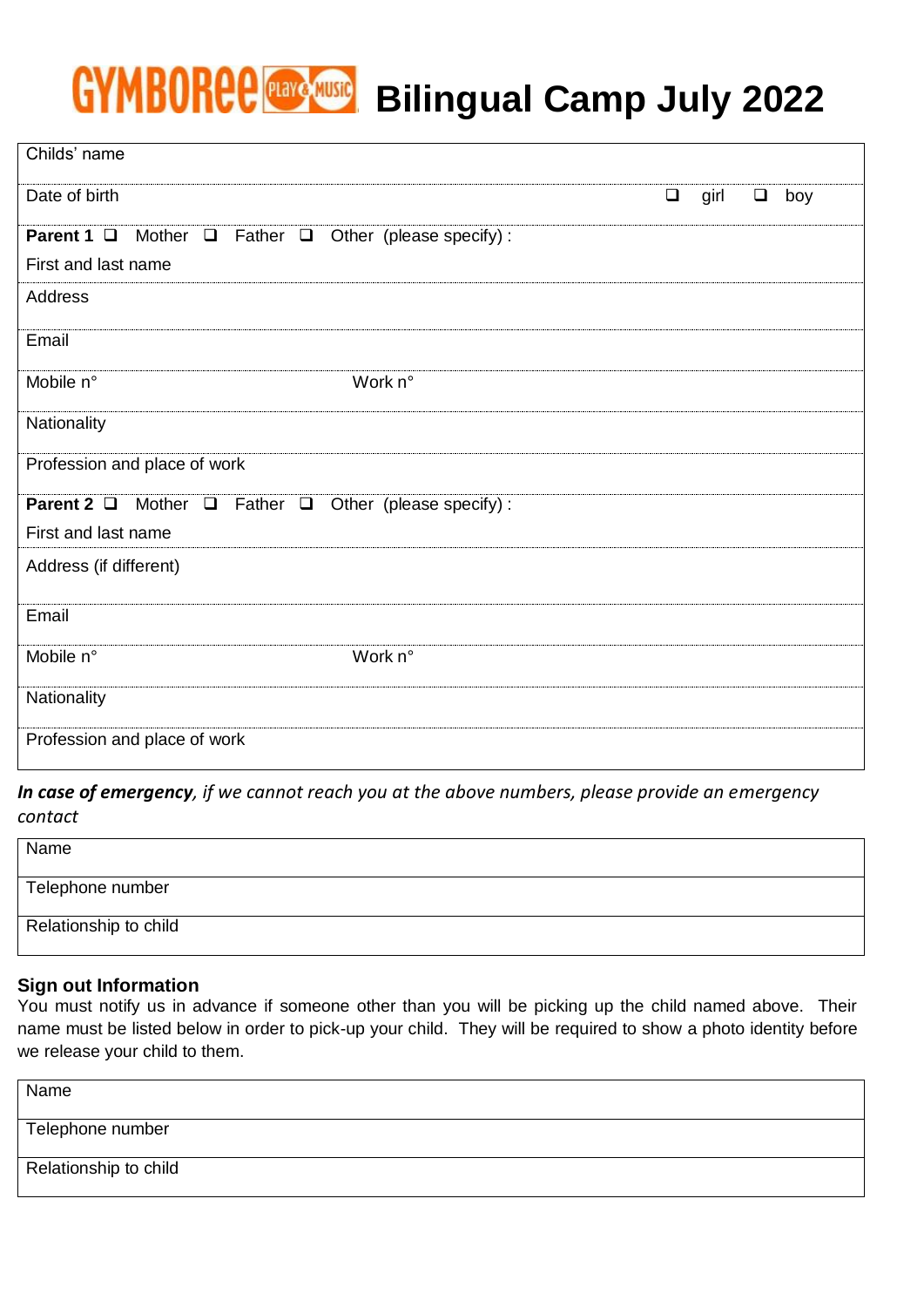#### **Disclose allergies, special needs and important information**

Please disclose below any special needs, whether or not diagnosed, and other important information concerning your child that will enable Gymboree – Growing Together Education to be better equipped to attend to your child.

#### **Pick up information**

You must notify us in advance if someone other than you will be picking up your child. Their name must be listed below. They will be required to show a photo id before we release your child to them.

| Name                       |  |
|----------------------------|--|
| Telephone number           |  |
| Relationship to your child |  |

### **Summer bilingual camp dates and times**

Camp is from the 27<sup>th</sup> of June to the 29<sup>th</sup> of July, Monday to Friday either full days 8h30-16h30 or half days in the afternoon 13h-16h30 as the mornings are now full (except for the week of the 27th of June). There is an option to extend the half days with the lunch hour 12h-13h. For children staying all day parents are to provide lunch for their child. There will be weekly themed activities (for example water fun, the beach, little explorers, green fingers…) with art projects, music and songs, play and movement downstairs, tactile time, imaginary play, story time and more. There will be play time outside in the afternoons.

#### **Costs and payment**

The cost for the week of afternoons is CHF 330 and the week of full days is CHF 550. You can also pick and choose your afternoons for CHF 76 each or full days for CHF 120. The extra lunch hour 12h-13h costs CHF 10. Costs include a morning snack and/or afternoon snack and all class room and art materials but not lunch.

Payment must be made on reservation by bank transfer to the account below (no classes will be held for your child if they have not been paid for).

Banque Raiffeisen Genève Ouest Agence Grand Saconnex N° de clearing (NCB): 80808 IBAN : CH46 8080 8005 4852 6149 1 N° de compte : 65578.91 Nom du compte (Beneficiare): Growing Together Education SA

#### **Reservation**

Please write in the dates you would like your child to attend camp with either "am", "pm" or "day" and "+lunch hour" and calculate the cost on the right hand column.

| <b>JULY</b>    | <b>MONDAY</b> | <b>TUESDAY</b> | <b>WEDNESDAY</b> | <b>THURSDAY</b> | <b>FRIDAY</b> | <b>COST</b> |
|----------------|---------------|----------------|------------------|-----------------|---------------|-------------|
| $27$ June $-2$ |               |                |                  |                 |               |             |
| $4 - 8$        |               |                |                  |                 |               |             |
| $11 - 15$      |               |                |                  |                 |               |             |
| $18 - 22$      |               |                |                  |                 |               |             |
| $25 - 29$      |               |                |                  |                 |               |             |